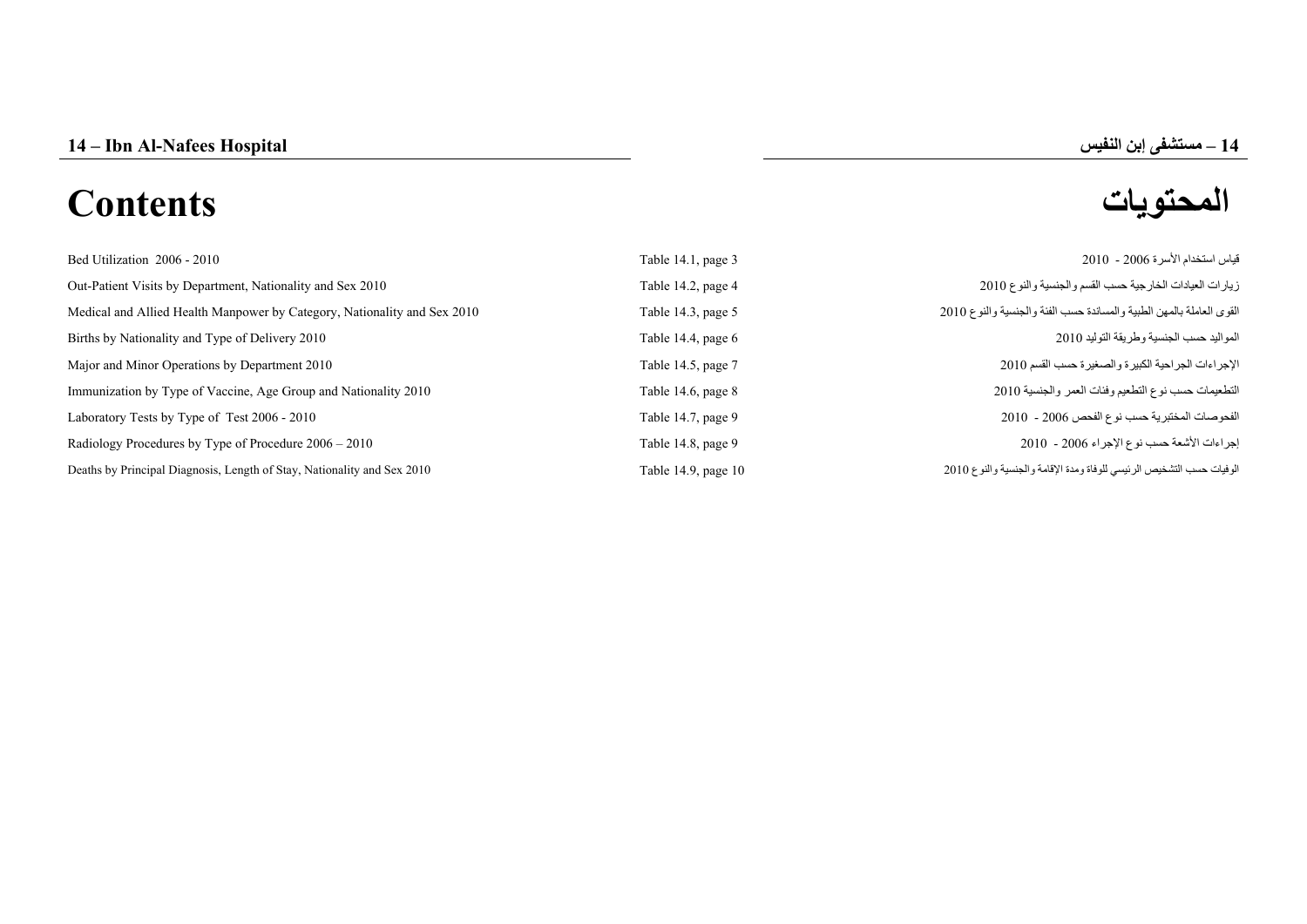#### **جدول 14.1 Table قياس استخدام األسرة 2006 - 2010 Bed Utilization 2006 - 2010**

<span id="page-1-0"></span>

| <b>Description</b>      | 2010   | 2009  | 2008  | 2007  | 2006  | البيان                         |
|-------------------------|--------|-------|-------|-------|-------|--------------------------------|
| Total admissions        | 4,597  | 5,064 | 4,813 | 3,483 | 2,878 |                                |
| Total discharges        | 4,597  | 5,064 | 4,813 | 3,483 | 2,878 | إجمالي الدخول<br>إجمالي الخروج |
| Number of beds          | 43     | 24    | 26    | 18    | 18    | عدد الأسرة                     |
| Bed days available      | 15,695 | 8,760 | 9,516 | 6,570 | 6,570 | أيام الأسرة                    |
| Patient days-overnight  | 2,573  | 1,944 | 3,043 | 2,499 | 1,907 | أيام المرضى                    |
| Patients days $<$ 1 day | 2,024  | 3,120 | 1,770 | 984   | 971   | أيام المرضىي أقل من يوم        |
| Total patients days     | 4,597  | 5,064 | 4,813 | 3,483 | 2,878 | جملة أيام المرضي               |
| Bed occupancy rate      | 29.3   | 57.8  | 50.6  | 53.0  | 43.8  | معدل أشغال السرير              |
| Turnover rate           | 106.9  | 211.0 | 185.1 | 193.5 | 159.9 | معدل دوران السرير              |
| Turnover interval       | 2.4    | 0.7   | 1.0   | 0.9   | 1.3   | فترة فراغ السرير               |
| Average daily admission | 12.6   | 13.9  | 13.2  | 9.5   | 7.9   | متوسط الدخول اليومي            |
| Average daily discharge | 12.6   | 13.9  | 13.2  | 9.5   | 7.9   | متوسط الخروج اليومي            |
| Average length of stay  | 1.0    | 1.0   | 1.0   | 1.0   | 1.0   | متوسط مدة الأقامة              |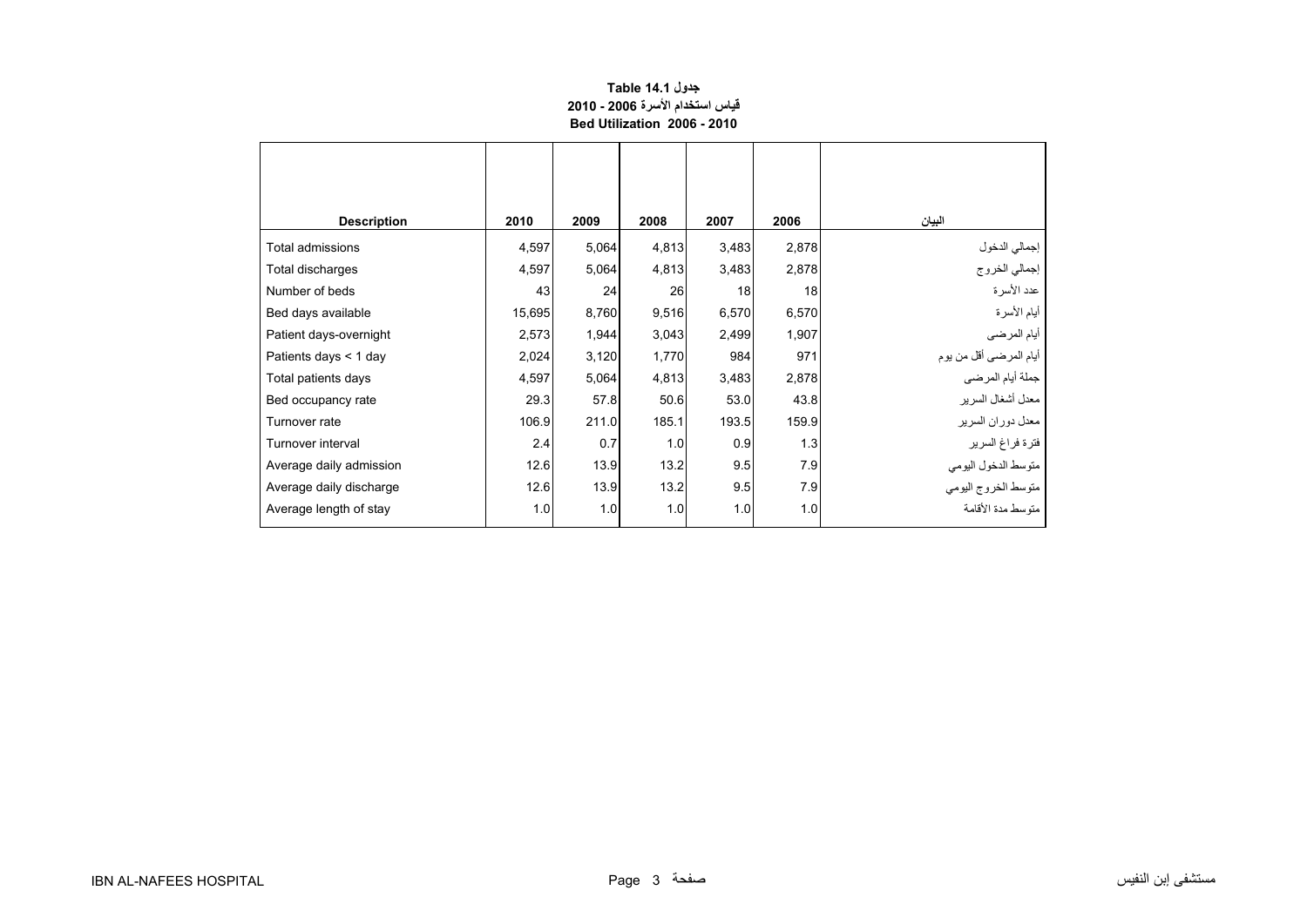<span id="page-2-0"></span>

|                                   | الجملة<br><b>Total</b> |        |             | Non-Bahraini<br>غير بحريني |                | <b>Bahraini</b> |              | بحريني |             |                                   |
|-----------------------------------|------------------------|--------|-------------|----------------------------|----------------|-----------------|--------------|--------|-------------|-----------------------------------|
|                                   | الجملة                 | أنشى   | ذكر         | الجملة                     | أنشى           | ذكر             | الجملة       | أنشى   | نكر         |                                   |
| <b>Department</b>                 | <b>Total</b>           | Female | <b>Male</b> | <b>Total</b>               | Female         | Male            | <b>Total</b> | Female | <b>Male</b> | القسم                             |
| <b>Hospital Clinics</b>           |                        |        |             |                            |                |                 |              |        |             | عيادات المستشفى                   |
| <b>General Practice</b>           | 27,821                 | 14,616 | 13,205      | 6,661                      | 3,981          | 2,680           | 21,160       | 10,635 | 10,525      | الطب العام                        |
| Obstetrics & Gynecology           | 13,341                 | 13,341 | <b>NA</b>   | 3,433                      | 3,433          | <b>NA</b>       | 9,908        | 9,908  | <b>NA</b>   | أمراض النساء والولادة             |
| Paediatrics                       | 772                    | 364    | 408         | 352                        | 149            | 203             | 420          | 215    | 205         | أمراض الأطفال                     |
| Surgical                          | 2,842                  | 1,208  | 1.634       | 856                        | 398            | 458             | 1,986        | 810    | 1,176       | الجراحة                           |
| Dermatology                       | 5,018                  | 3,393  | 1,625       | 1,296                      | 856            | 440             | 3,722        | 2,537  | 1,185       | الأمراض الجلدية                   |
| Urology                           | 2,676                  | 666    | 2,010       | 770                        | 162            | 608             | 1,906        | 504    | 1,402       | أمراض المسالك البولية             |
| Ear, Nose & Throat                | 1,820                  | 935    | 885         | 462                        | 229            | 233             | 1,358        | 706    | 652         | أنف وأذن وحنجرة                   |
| Cardiology                        | 4,134                  | 1,606  | 2,528       | 1,230                      | 356            | 874             | 2,904        | 1,250  | 1,654       | أمراض القلب                       |
| Physical Medicine (Physiotherapy) | 4,833                  | 2,134  | 2,699       | 1.797                      | 794            | 1,003           | 3.036        | 1,340  | 1,696       | الطب الرياضي (العلاج الطبيعي)     |
| Sub-Total                         | 63,257                 | 38,263 | 24,994      | 16,857                     | 10,358         | 6,499           | 46,400       | 27,905 | 18,495      | الجملة                            |
| Other Clinics*                    |                        |        |             |                            |                |                 |              |        |             | عيادات أخرى *                     |
| Dental                            | 1,273                  | 695    | 578         | 336                        | 181            | 155             | 937          | 514    | 423         | الأسنان                           |
| Ear. Nose & Throat                | 6,396                  | 2,893  | 3,503       | 548                        | 246            | 302             | 5.848        | 2,647  | 3,201       | أنف وأذن وحنجرة                   |
| Ophthalmology                     | 13,174                 | 6,600  | 6,574       | 3,123                      | 1,397          | 1,726           | 10,051       | 5,203  | 4,848       | أمراض العيون                      |
| Orthopedics                       | 8,972                  | 4,516  | 4,456       | 1,653                      | 815            | 838             | 7,319        | 3,701  | 3,618       | العظام                            |
| Paediatrics                       | 7,376                  | 3,368  | 4.008       | 1,081                      | 507            | 574             | 6,295        | 2.861  | 3,434       | أمراض الأطفال                     |
| Surgical                          | 3,355                  | 1,566  | 1,789       | 310                        | 158            | 152             | 3,045        | 1,408  | 1,637       | الجر احة                          |
| Urology                           | 5,094                  | 1,110  | 3,984       | 962                        | 167            | 795             | 4,132        | 943    | 3,189       | أمراض المسالك البولية             |
| Neurology                         | 1,571                  | 834    | 737         | 218                        | 120            | 98              | 1,353        | 714    | 639         | أمراض الجهاز العصبي               |
| Gastro & Nephrology               | 4,689                  | 2.309  | 2,380       | 448                        | 195            | 253             | 4,241        | 2.114  | 2,127       | أمراض الكلى                       |
| Plastic / Cosmetic Surgery        | 4,116                  | 3,466  | 650         | 1,212                      | 1,009          | 203             | 2,904        | 2,457  | 447         | جراحة التجميل                     |
| Cardiology                        | 1,493                  | 755    | 738         | 155                        | 58             | 97              | 1,338        | 697    | 641         | أمراض القلب                       |
| Invitro Fertilization (I.V.F.)    | 2,385                  | 2,366  | 19          | 1,056                      | 1,046          | 10              | 1,329        | 1,320  | 9           | مركز علاج العقم                   |
| Chest                             | 5,255                  | 3,005  | 2,250       | 695                        | 385            | 310             | 4,560        | 2,620  | 1,940       | الصدر                             |
| Endocrinology                     | 5,574                  | 3,885  | 1,689       | 711                        | 422            | 289             | 4,863        | 3,463  | 1,400       | الغدد الصم                        |
| Psychiatric                       | 1,188                  | 486    | 702         | 200                        | 84             | 116             | 988          | 402    | 586         | الطب النفسى                       |
| General Surgery and Procto        | 22                     | 8      | 14          |                            | $\overline{2}$ |                 | 18           | 6      | 12          | الجراحة العامة والبواسير (بروكتو) |
| Colon                             | 34                     | 9      | 25          | $\mathbf{2}$               | $\mathbf{1}$   |                 | 32           | 8      | 24          | القولون                           |
| <b>Sub Total</b>                  | 71,967                 | 37,871 | 34,096      | 12,714                     | 6,793          | 5,921           | 59,253       | 31,078 | 28,175      | الجملة                            |
| <b>Grand Total</b>                | 135,224                | 76,134 | 59,090      | 29,571                     | 17,151         | 12,420          | 105,653      | 58,983 | 46,670      | الجملة الكلية                     |

# **جدول 14.2 Table زيارات العيادات الخارجية حسب القسم والجنسية والنوع <sup>2010</sup> Out-Patient Visits by Department, Nationality and Sex 2010**

\* العيادات تابعة لإدارة المستشفى وقد تم احتساب بياناتهم ضمن العيادات الخاصة. " Other Clinics: these clinics are operating under the hospital administration and their service details are included in private clinics. \* العي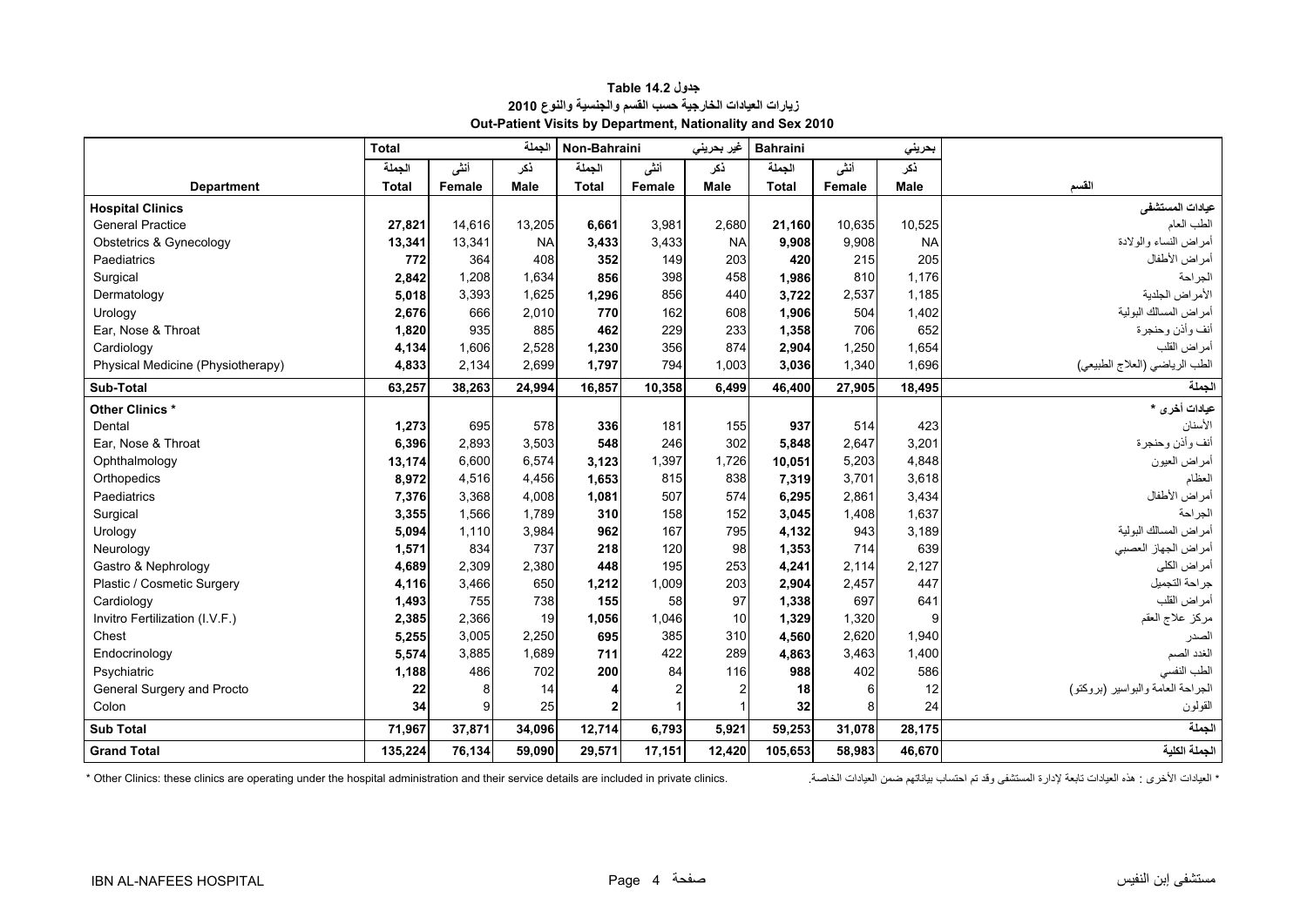#### **جدول 14.3 Table القوى العاملة بالمھن الطبية والمساندة حسب الفئة والجنسية والنوع <sup>2010</sup> Medical and Allied Health Manpower by Category, Nationality and Sex 2010**

<span id="page-3-0"></span>

|                                        | Total        | الجملة |      | Non-Bahraini |                 |      | Bahraini غير بحرين <i>ي</i> | بحريني        |             |                   |
|----------------------------------------|--------------|--------|------|--------------|-----------------|------|-----------------------------|---------------|-------------|-------------------|
|                                        |              |        |      |              |                 |      |                             |               |             |                   |
|                                        | الحملة       | ٠Ħ     | ڏک   | لحملة        | أننى            | نكر  | الحملة                      | أنشى          | نكر         |                   |
| Category                               | <b>Total</b> | Female | Male | <b>Total</b> | Female          | Male | <b>Total</b>                | <b>Female</b> | <b>Male</b> | الفئة             |
| Physicians                             | 33           | 16     | 17   | 29           | 16 <sup>1</sup> | 13   |                             |               |             | الأطباء           |
| Nurses <sup>*</sup>                    | 101          | 99     |      | 97           | 95              | ച    |                             |               |             | ا الممرضات *      |
| <b>Practical Nurses</b>                |              |        |      |              |                 |      |                             |               |             | الممرضين العمليين |
| Laboratory Technologists & Technicians |              |        |      | 9            | 61              | 3    |                             |               |             | مطلو وفنيو مختبر  |
| Radiographers & Technicians            |              |        |      | 3            |                 | 3    |                             |               |             | مصورو وفنيو أشعة  |

\* Nurses excluding practical nurses and other grades below staff nurse . . األقل والفئات العمليين الممرضين يشمل ال العدد : الممرضات\*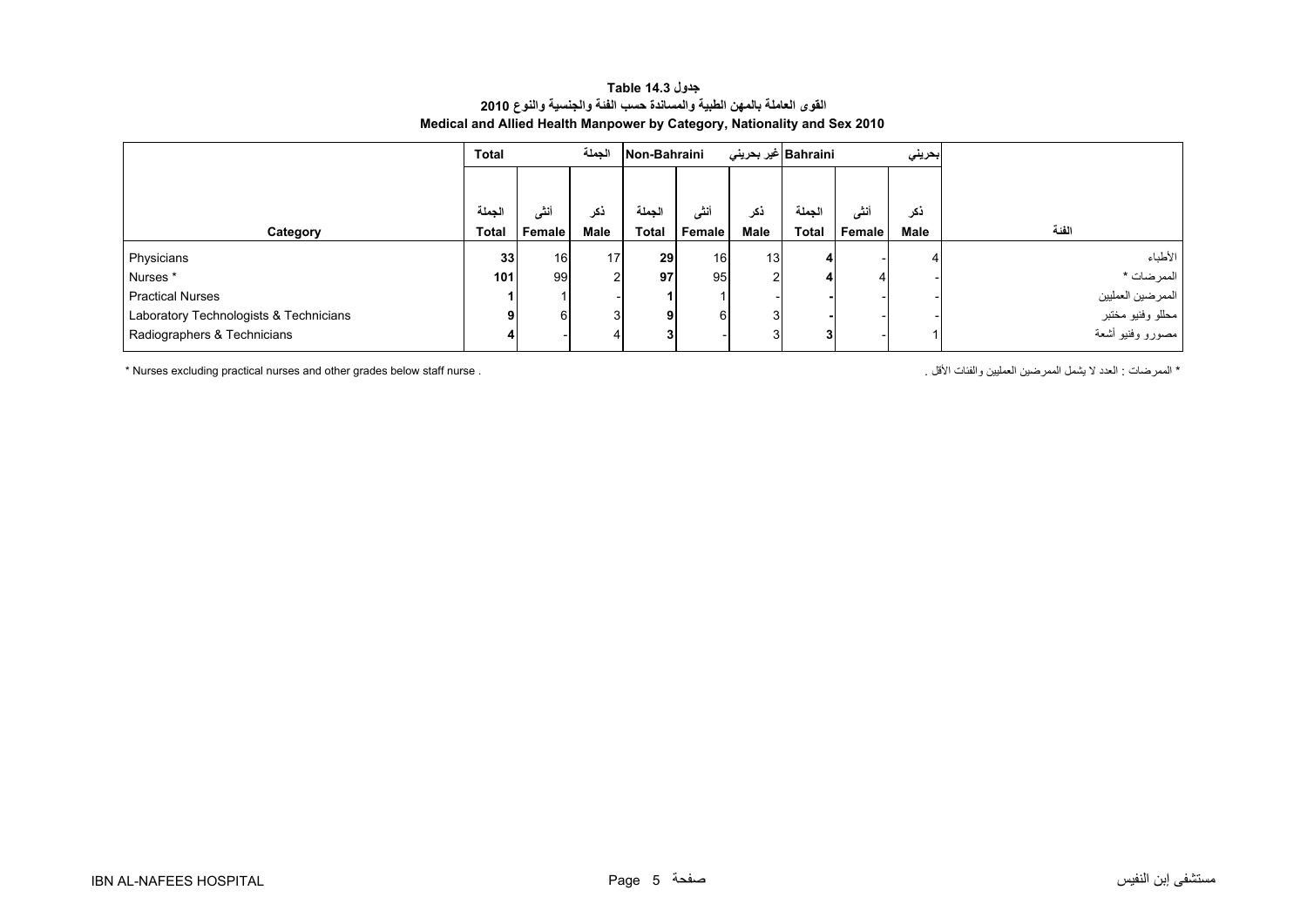# **جدول 14.4 Table المواليد حسب الجنسية وطريقة التوليد<sup>2010</sup> Births by Nationality and Type of Delivery 2010**

<span id="page-4-0"></span>

|                           |               |               |                   | <b>Live Births</b>   |               |                      |        |                                             |
|---------------------------|---------------|---------------|-------------------|----------------------|---------------|----------------------|--------|---------------------------------------------|
| <b>Births</b>             | جملة          | المواليد      | جملة المواليد     | Premature            | الخدج         | <b>Full Term</b>     | مكتمل  | المواليد                                    |
|                           | المواليد      | الموتى        | الأحياء           | مشوه                 | سليم          | مشوه                 | سليم   |                                             |
| Nationality / type        | <b>Total</b>  | <b>Still</b>  | <b>Total Live</b> | Congenital           | <b>Normal</b> | Congenital           | Normal | الجنسية / طريقة التوليد                     |
| of delivery               | <b>Births</b> | <b>Births</b> | <b>Births</b>     | <b>Abnormalities</b> |               | <b>Abnormalities</b> |        |                                             |
| <b>Bahraini</b>           |               |               |                   |                      |               |                      |        | بحريني                                      |
| Normal Delivery           |               |               |                   |                      |               |                      |        | ولادة طبيعية                                |
| Vertex                    | 200           |               | 200               |                      |               |                      |        | رأسي 200                                    |
| <b>Breech</b>             |               |               |                   |                      |               |                      |        | مقعدة ا ــ                                  |
|                           |               |               |                   |                      |               |                      |        |                                             |
| <b>Assisted Delivery</b>  |               |               |                   |                      |               |                      |        | ولادة بالمساعدة                             |
| Vacuum                    | 16            |               | 16                |                      |               |                      |        | شفط 16                                      |
| Forceps                   |               |               |                   |                      |               |                      |        | جفت                                         |
| Caesarian section         | 80            |               | 80                |                      |               |                      |        | قيصرية 80                                   |
| <b>Total Bahraini</b>     | 296           |               | 296               |                      |               | 1                    | 296    |                                             |
|                           |               |               |                   |                      |               |                      |        | الجملة بحرين <i>ي</i><br>غير بحرين <i>ي</i> |
| Non-Bahraini              |               |               |                   |                      |               |                      |        |                                             |
| Normal Delivery           |               |               |                   |                      |               |                      |        | ولادة طبيعية                                |
| Vertex                    | 49            |               | 49                |                      |               |                      |        | ر أسي 49                                    |
| <b>Breech</b>             | 2             |               | $\mathbf{2}$      |                      |               |                      |        | مقعدة 2                                     |
|                           |               |               |                   |                      |               |                      |        |                                             |
| <b>Assisted Delivery</b>  |               |               |                   |                      |               |                      |        | ولادة بالمساعدة                             |
| Vacuum                    | 9             |               | 9                 |                      |               |                      |        | شفط 9                                       |
| Forceps                   |               |               |                   |                      |               |                      |        | جفت                                         |
| Caesarian section         | 36            |               | 36                |                      |               |                      |        | قيصرية 36                                   |
| <b>Total Non-Bahraini</b> | 96            |               | 96                |                      |               |                      | 96     | الجملة غير بحريني                           |
| <b>Grand Total</b>        | 392           |               | 392               |                      |               | 1                    | 392    | الجملة الكلية                               |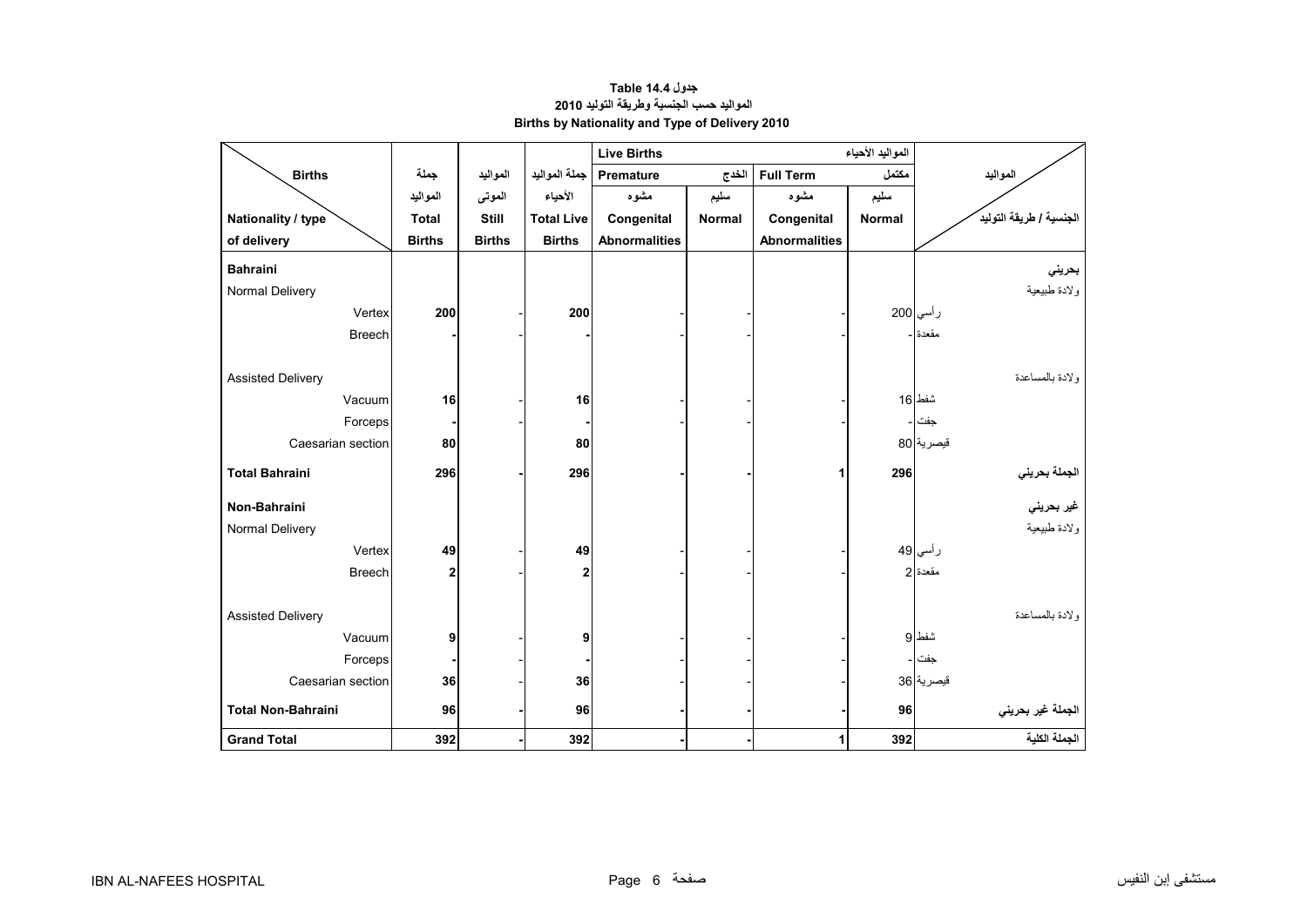<span id="page-5-0"></span>

|                        | <b>Procedure Type</b> |              | نوع الإجراء |                       |
|------------------------|-----------------------|--------------|-------------|-----------------------|
|                        |                       |              |             |                       |
|                        | الجملة                | صغيرة        | كبيرة       |                       |
| <b>Department</b>      | <b>Total</b>          | <b>Minor</b> | Major       | القسم                 |
| <b>General Surgery</b> | 870                   | 558          | 312         | الجراحة العامة        |
| Orthopedics & Fracture | 569                   | 268          | 301         | العظام                |
| Urology                | 755                   | 576          | 179         | أمراض المسالك البولية |
| <b>Plastic Surgery</b> | 248                   | 135          | 113         | جراحة التجميل         |
| Ear, Nose & Throat     | 443                   | 140          | 303         | أنف وأذن وحنجرة       |
| Opthalmology           | 280                   | 38           | 242         | أمراض العيون          |
| Gynecology             | 295                   | 190          | 105         | أمراض النساء          |
| Obstetrics             | 176                   | 61           | 115         | الولادة               |
| Dental                 | 13                    | 13           |             | الأسنان               |
| Endoscopies            | 647                   | 647          |             | المناظير              |
| <b>Total</b>           | 4,296                 | 2,626        | 1,670       | الجملة                |

#### **جدول 14.5 Table اإلجراءات الجراحية الكبيرة <sup>و</sup> الصغيرة حسب القسم <sup>2010</sup> Major and Minor Operations by Department 2010**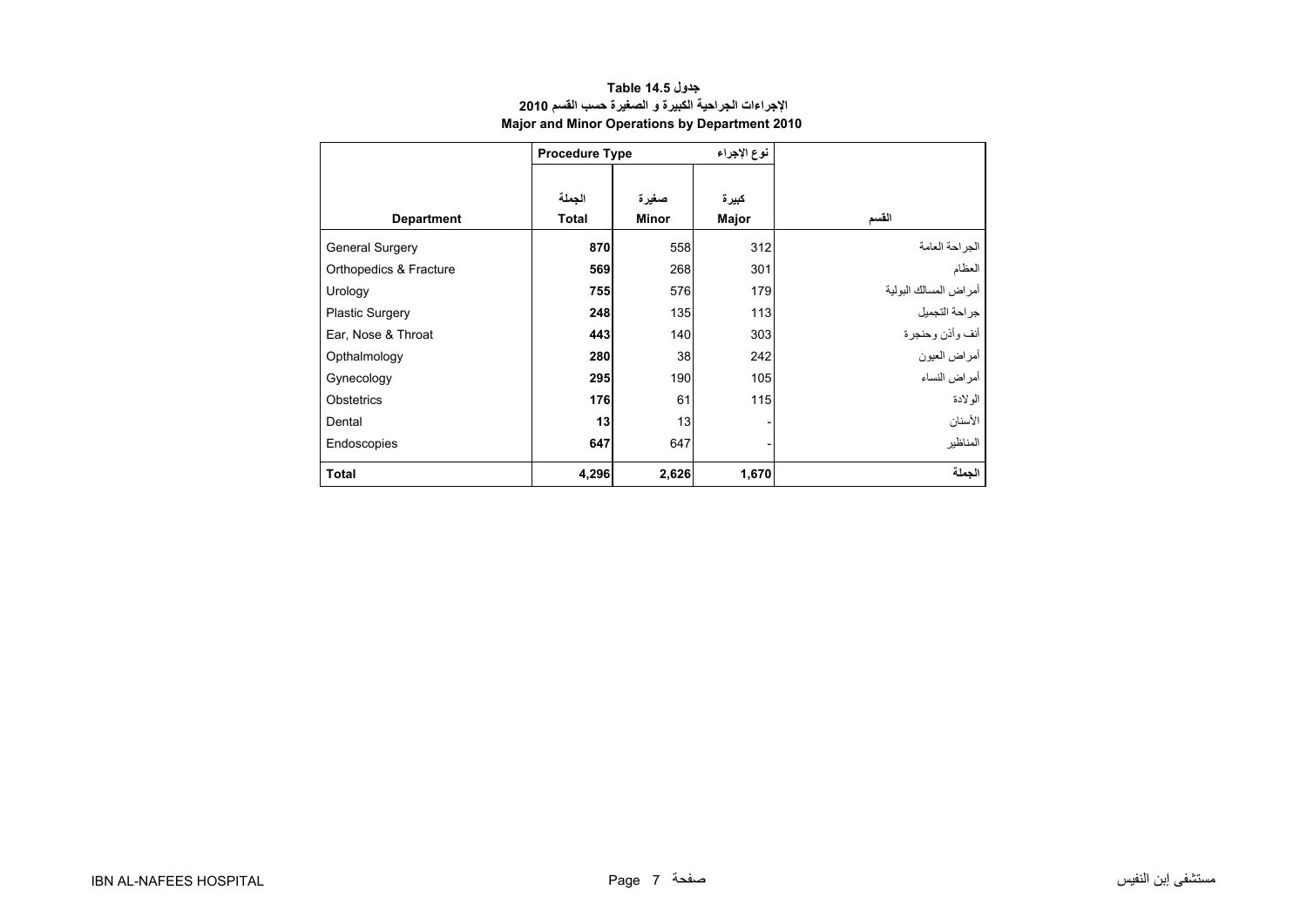<span id="page-6-0"></span>

|              | الجملة             |                 |                         | من سنتين الى خمس سنوات |          |              | من سنة الى سنتين   |                   |              | أقل من سنة         |                 |                            |                                                                    |
|--------------|--------------------|-----------------|-------------------------|------------------------|----------|--------------|--------------------|-------------------|--------------|--------------------|-----------------|----------------------------|--------------------------------------------------------------------|
|              | <b>Total</b>       |                 | $2 - 5$ years           |                        |          |              | $1 - 2$ years      |                   |              | Below 1 year       |                 |                            |                                                                    |
| الجملة       | غير بحريني<br>Non- | بحريني          | الجملة                  | غير بحريني<br>Non-     | بحريني   | الجملة       | غير بحريني<br>Non- | بحريني            | الجملة       | غير بحريني<br>Non- | بحريني          |                            | نوع التطعيم<br>Type of vaccine                                     |
| <b>Total</b> | <b>Bahraini</b>    | <b>Bahraini</b> | <b>Total</b>            | <b>Bahraini</b>        | Bahraini | <b>Total</b> |                    | Bahraini Bahraini | <b>Total</b> | <b>Bahraini</b>    | <b>Bahraini</b> |                            |                                                                    |
|              |                    |                 |                         |                        |          |              |                    |                   |              |                    |                 | <b>Hepatitis B/DPT/HIB</b> | التهاب الكبد الوبائي (ب) /<br>التطعيم الثلاثي/هيموفلز انفلونزا (ب) |
| 25           | 10 <sup>1</sup>    | 15              |                         |                        |          |              |                    |                   | 25           | 10 <sup>1</sup>    | 15              | Dose 1                     | جرعة أولىي                                                         |
| 19           | 9                  | 10              |                         |                        |          |              |                    |                   | 19           | 9                  | 10 <sup>1</sup> | Dose 2                     | جرعة ثانية                                                         |
| 25           | 11                 | 14              |                         |                        |          |              |                    |                   | 25           | 11                 | 14              | Dose 3                     | جرعة ثالثة                                                         |
| 15           | 5 <sub>1</sub>     | 10              |                         |                        |          | 15           | 5                  | 10                |              |                    |                 | Booster 1 dose             | جرعة منشطة أولى                                                    |
| 3            | $\mathfrak{p}$     |                 |                         |                        |          | 3            |                    |                   |              |                    |                 | Booster 2 dose             | جرعة منشطة ثانية                                                   |
|              |                    |                 |                         |                        |          |              |                    |                   |              |                    |                 | Poliomyelitis              | شلل الأطفال                                                        |
|              | 4                  | 3               |                         |                        |          |              |                    |                   |              | 4                  | 3 <sup>1</sup>  | Dose 1                     | جرعة أولىي                                                         |
| 11           | 9 <sub>l</sub>     | 2               |                         |                        |          |              |                    |                   | 11           | 9                  | $\overline{c}$  | Dose 2                     | جرعة ثانية                                                         |
| 20           | 14                 | 6               |                         |                        |          |              |                    |                   | 20           | 14                 | 6               | Dose 3                     | جرعة ثالثة                                                         |
| 16           | 12                 | 4               |                         |                        |          | 16           | 12                 |                   |              |                    |                 | Booster 1 dose             | جرعة منشطة أولى                                                    |
|              | $\overline{2}$     |                 | 5                       |                        |          |              |                    |                   |              |                    |                 | Booster 2 dose             | جرعة منشطة ثانية                                                   |
|              |                    |                 |                         |                        |          |              |                    |                   |              |                    |                 | Mumps, Measles, Rubella    | الحصبة والحصبة الألمانية وأبو كعب                                  |
| 19           | 14                 | 5               | $\boldsymbol{2}$        |                        |          | 17           | 13                 |                   |              |                    |                 | Dose 1                     | جرعة أولىي                                                         |
| $\mathbf{2}$ |                    |                 | $\overline{\mathbf{2}}$ |                        |          |              |                    |                   | <b>NA</b>    | <b>NA</b>          | <b>NAI</b>      | Dose 2                     | جرعة ثانية                                                         |

# **جدول 14.6 Table التطعيمات حسب نوع التطعيم وفئات العمر والجنسية <sup>2010</sup> Immunization by Type of Vaccine, Age Groups and Nationality 2010**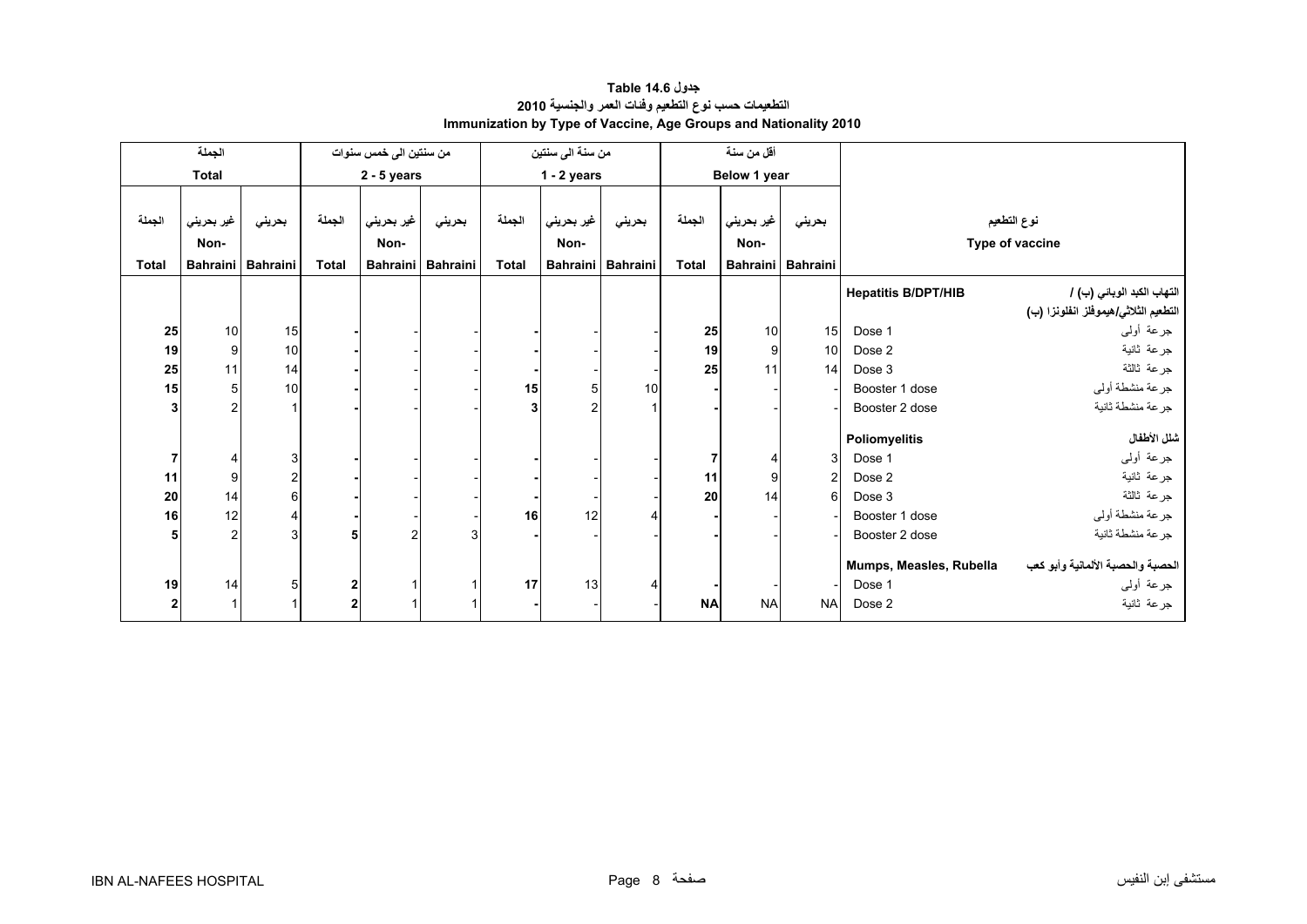<span id="page-7-0"></span>

| <b>Type of Test</b>                     | 2010    | 2009   | 2008   | 2007   | 2006      | نوع الفحص                               |
|-----------------------------------------|---------|--------|--------|--------|-----------|-----------------------------------------|
| Clinical chemistry of blood             | 45,821  | 30,333 | 28,953 | 26,922 | 22,774    | فحص الدم الكيميائي                      |
| Clinical chemistry of other body fluids | 739     | 916    | 549    | 375    | <b>NA</b> | الفحوصات الكيميائية لسوائل الجسم الأخرى |
| Chemical function tests                 | 169     | 50     | 263    | 321    | <b>NA</b> | الفحو صات الكيميائية الو ظيفية          |
| Endocrine function tests & enzymes      | 12,016  | 14,099 | 10,022 | 8,801  | <b>NA</b> | فحو صبات الغدد الصماء و الأنز بمات      |
| Microbiology                            | 8,891   | 9,225  | 9,500  | 7,232  | 6,834     | الفحو صبات الميكر وبية                  |
| Serology & immunology                   | 8,144   | 9,403  | 8,169  | 6,700  | 4,691     | فحوصات الأمصال                          |
| Mycology & parasitology                 | 996     | 1,200  | 631    | 682    | 1,311     | فحو صات الطفيليات                       |
| Haematology                             | 17,082  | 15,443 | 12,288 | 10,810 | 8,368     | تحاليل الدم                             |
| General pathology                       | 9,408   | 4,355  | 833    | 512    | <b>NA</b> | فحوصات الأنسجة المجهرية                 |
| Other laboratories tests                | 361     | 2,587  | 1,173  | 1,139  | 5,363     | فحوصات أخرى                             |
| <b>Total</b>                            | 103,627 | 87,611 | 72,381 | 63,494 | 49,341    | الجملة                                  |

#### **جدول 14.7 Table الفحوصات المختبرية حسب نوع الفحص 2006 - 2010 Laboratory Tests by Type of Test 2006 - 2010**

# **إجراءات األشعة حسب نوع اإلجراء 2006 - 2010 Radiology Procedures by Type of Procedure 2006 - 2010 جدول 14.8 Table**

| <b>Type of Procedure</b>                                       | 2010         | 2009          | 2008         | 2007         | 2006         | نوع الإجراء                 |
|----------------------------------------------------------------|--------------|---------------|--------------|--------------|--------------|-----------------------------|
| Plain & general radiography<br>Radiography with contrast media | 8,982<br>581 | 16,307<br>813 | 8,744<br>466 | 7,563<br>347 | 5,692<br>290 | تصوير عادي<br>تصوير بالصبغة |
| <b>Total</b>                                                   | 9,563        | 17,120        | 9,210        | 7,910        | 5,982        | الحملة                      |